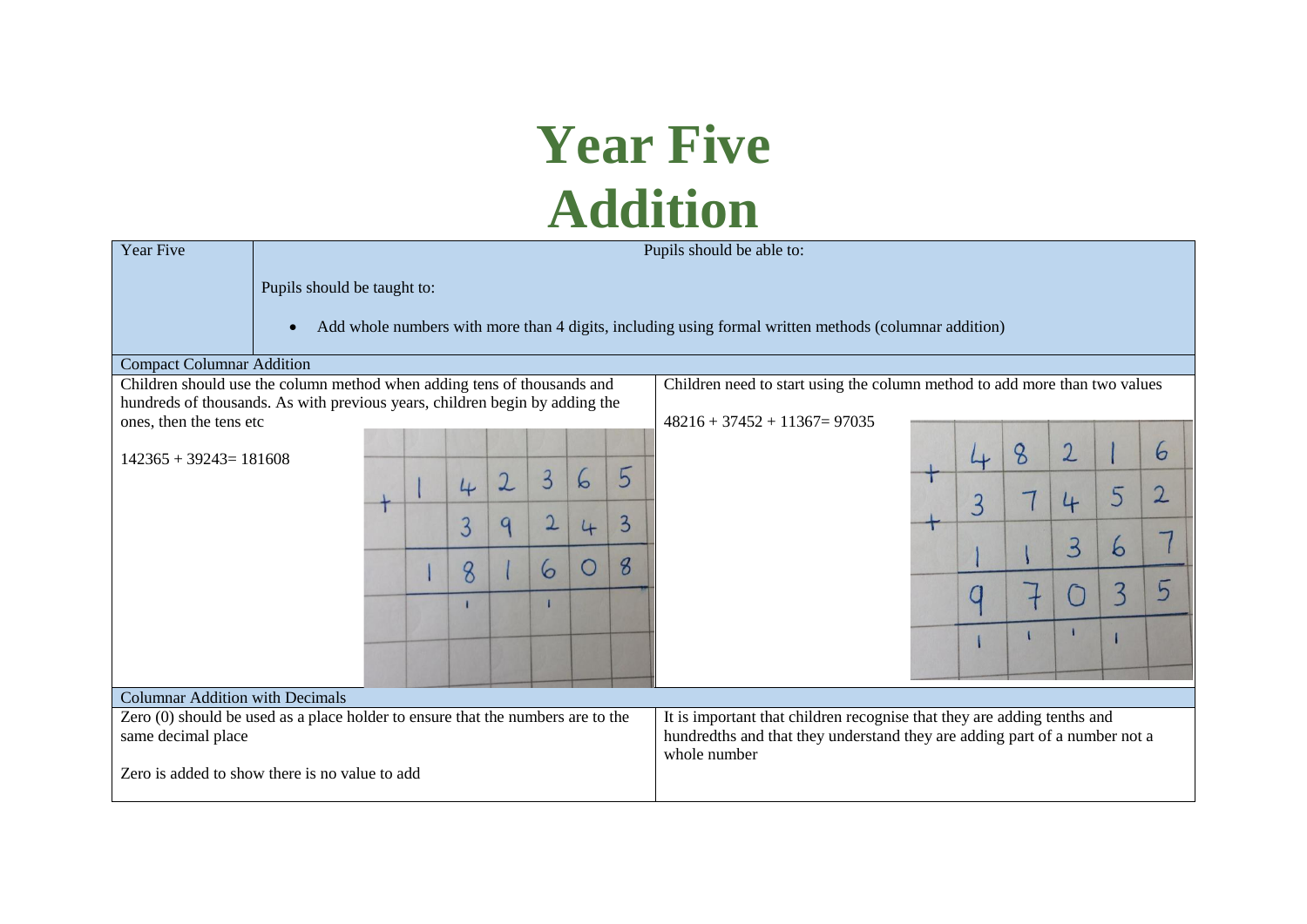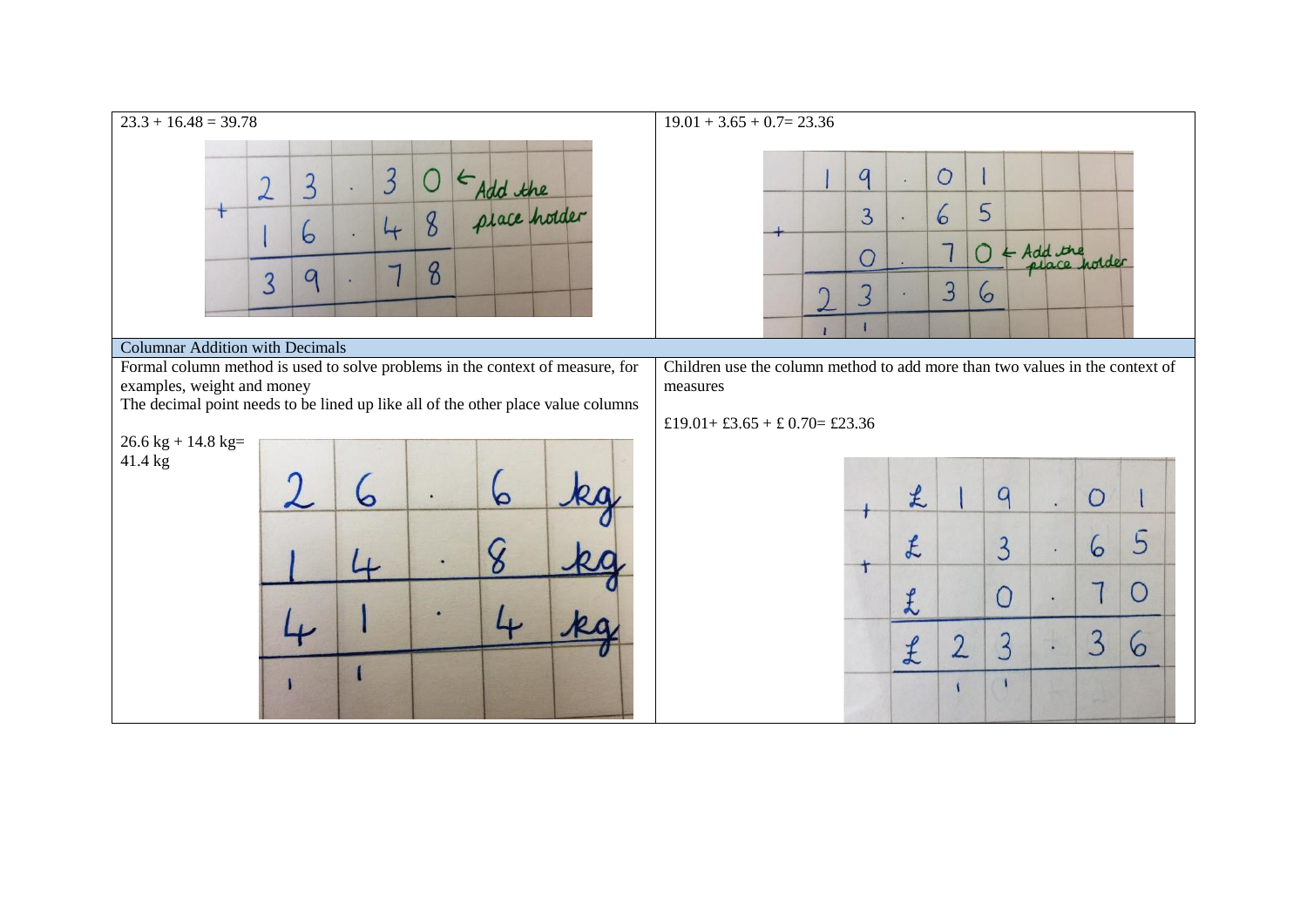## **Subtraction**

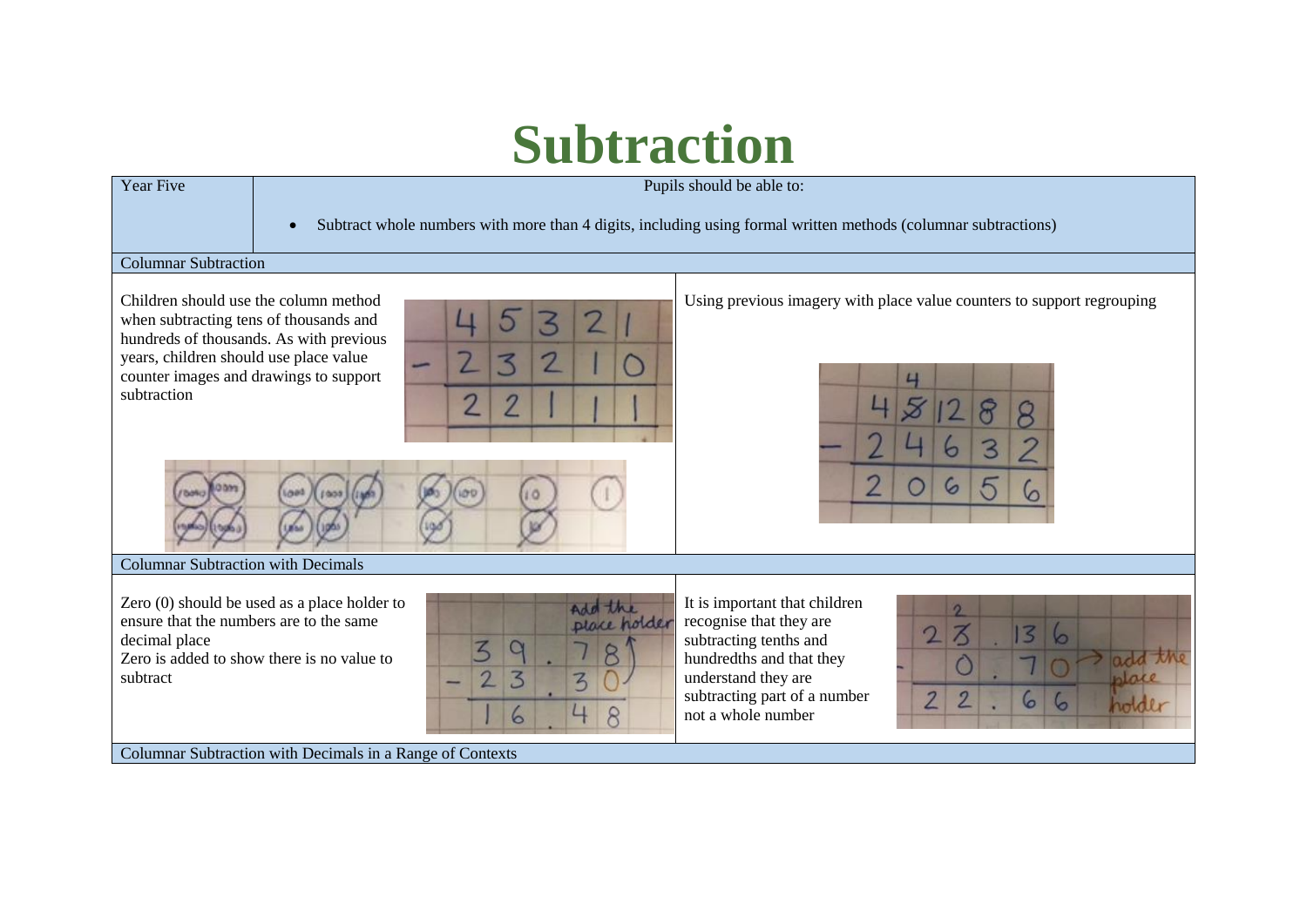Formal column method is used to solve problems in the context of measure, for examples, weight and money The decimal point needs to be lined up like all of the other place value columns

Children should use actual coins to subtract or pictorial resources to support understanding (pictures of amounts of weights)



## **Multiplication**

| Year Five                                       |                 | Pupils should be able to:                                                                                                                           |                  |  |  |  |  |  |  |
|-------------------------------------------------|-----------------|-----------------------------------------------------------------------------------------------------------------------------------------------------|------------------|--|--|--|--|--|--|
|                                                 |                 | multiply numbers up to 4 digits by a one- or two-digit number using a formal written method, including long<br>multiplication for two-digit numbers |                  |  |  |  |  |  |  |
| <b>Short Multiplication</b>                     |                 |                                                                                                                                                     |                  |  |  |  |  |  |  |
| $77 \times 9 = 23 \times 6 =$<br>$TO \times O=$ | $658 \times 8=$ | $HTO X O=$                                                                                                                                          | $2741 \times 6=$ |  |  |  |  |  |  |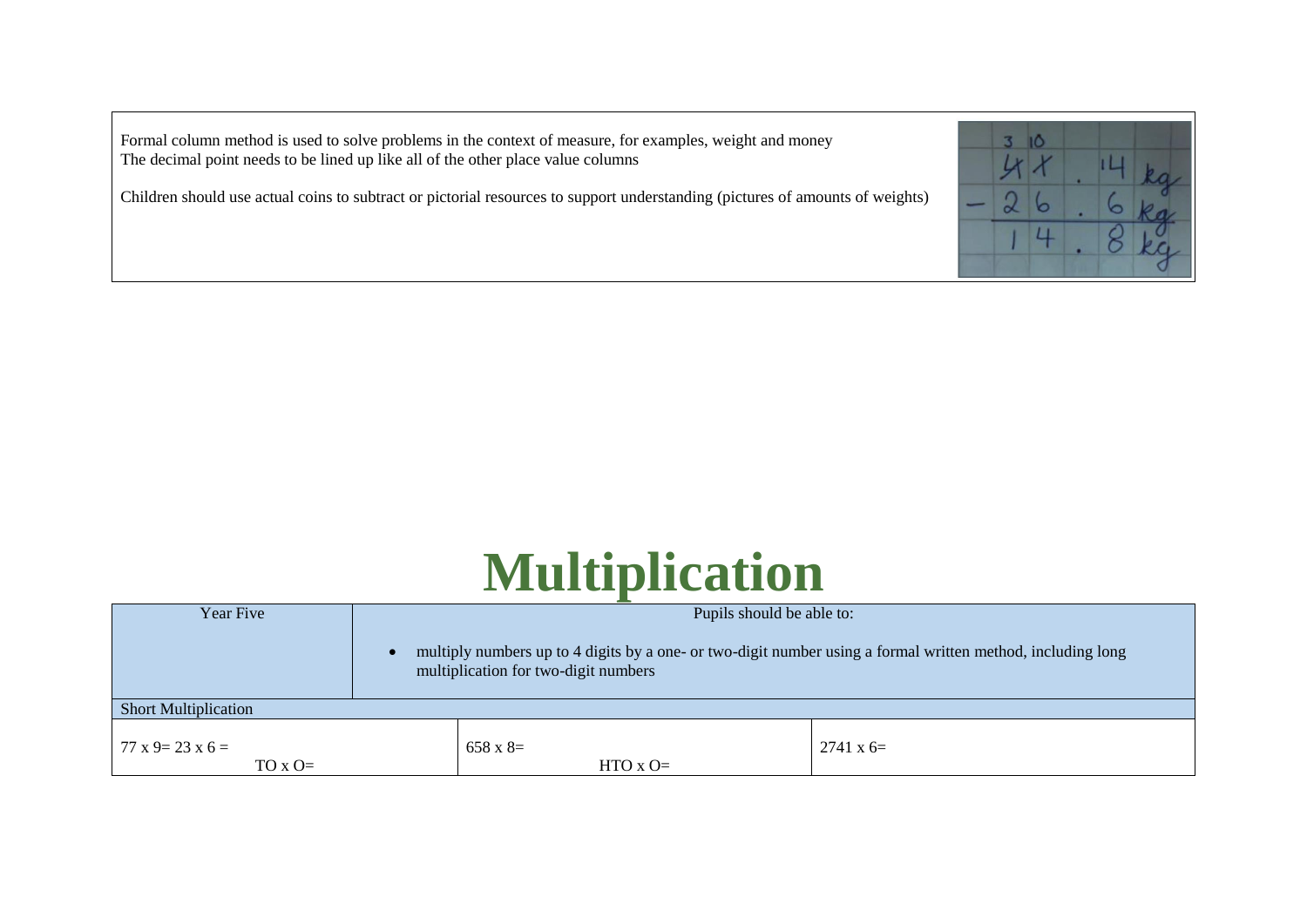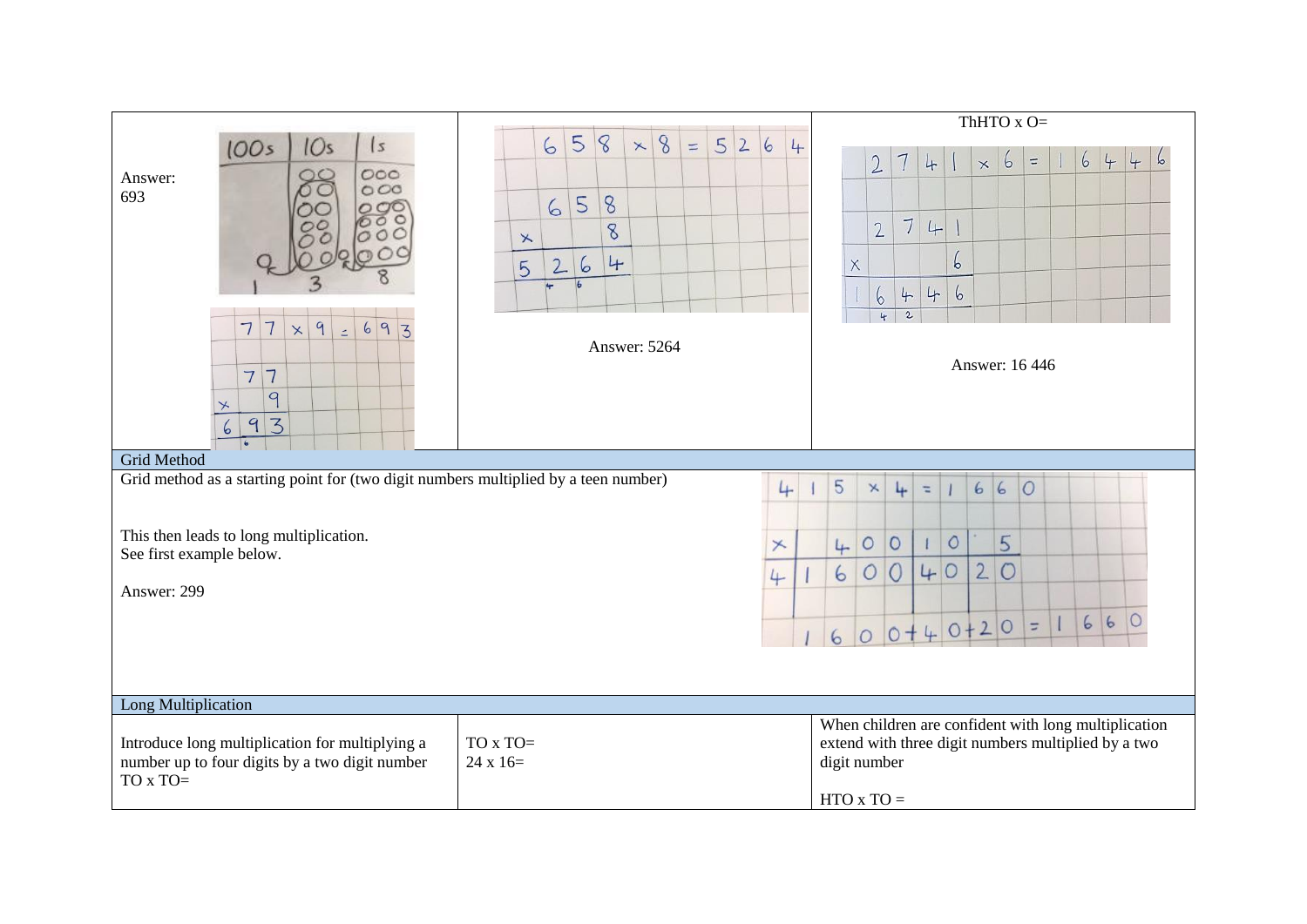

## **Division**

| Year Five           | Pupils should be able to:                                                                                                                                                                                                                                                                                                                                                                                                                                                                                                                                           |
|---------------------|---------------------------------------------------------------------------------------------------------------------------------------------------------------------------------------------------------------------------------------------------------------------------------------------------------------------------------------------------------------------------------------------------------------------------------------------------------------------------------------------------------------------------------------------------------------------|
|                     | Divide numbers mentally, drawing upon known facts<br>$\bullet$<br>Divide numbers up to 4 digits by a one-digit number using the formal written method of short division and interpret remainders<br>appropriately for the context<br>Divide whole numbers and those involving decimals by 10, 100 and 1,000<br>$\bullet$<br>Solve problems involving division, including using their knowledge<br>Solve problems involving addition, subtraction, multiplication and division and a combination of these, including understanding the<br>meaning of the equals sign |
| <b>Formal Short</b> |                                                                                                                                                                                                                                                                                                                                                                                                                                                                                                                                                                     |
|                     | Children can do the same when working out remainders                                                                                                                                                                                                                                                                                                                                                                                                                                                                                                                |